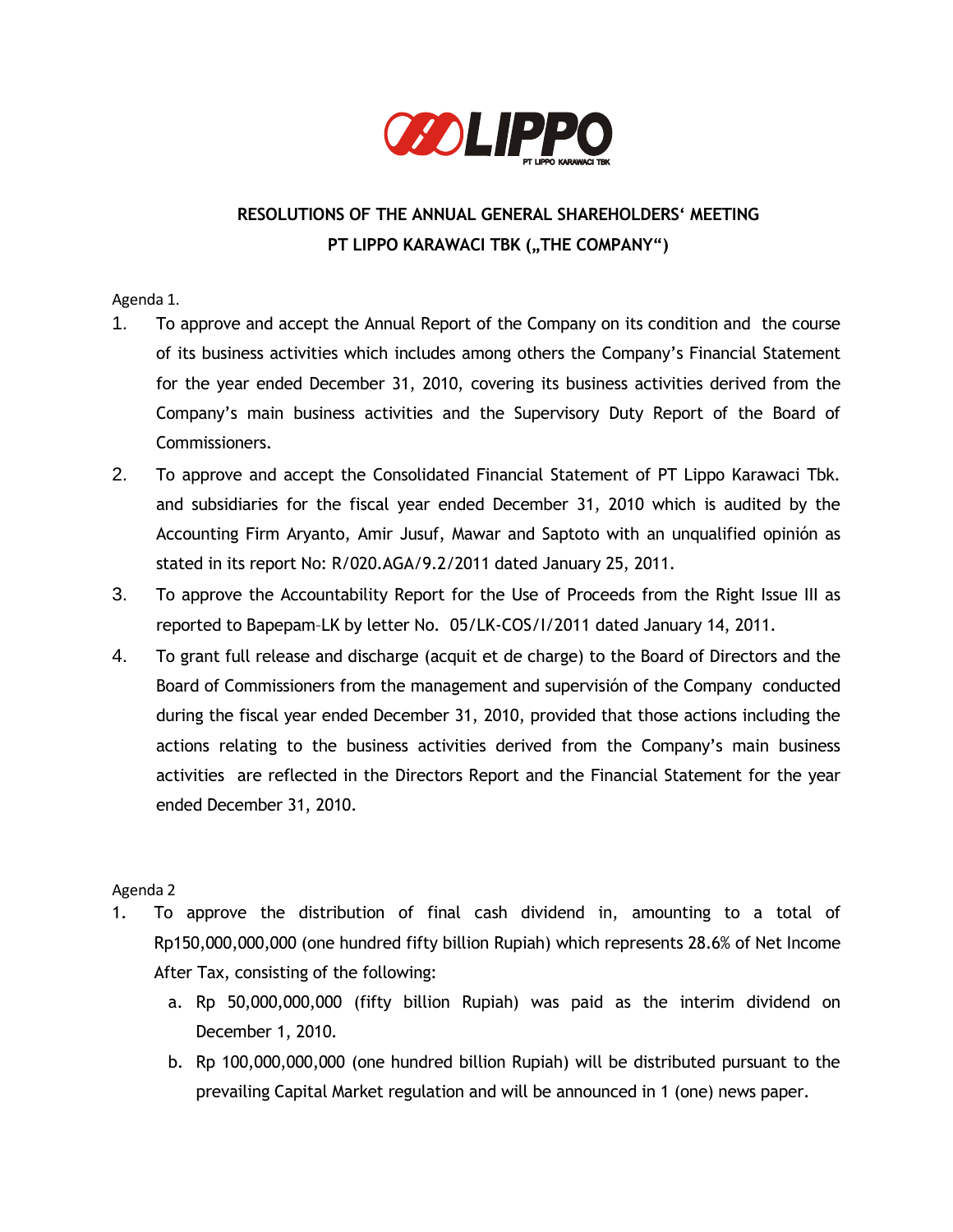- 2. The Company will execute the cash dividend in compliance with the prevailing tax regulation under the provision of dividend tax deduction.
- 3. To approve and determine that Rp 1,000,000,000 (one billion Rupiah) be allocated as the Reserved Fund as referred to in Article 70 of Law No. 40 of 2007 regarding the Limited Liability Company; and
- 4. The remaining Net Income after deducting the Dividend and the Reserved Fund amounting to Rp 374,345,786,018 (three hundred seventy four billion three hundred forty five million seven hundred eighty six thousand eighteen Rupiah) will be recorded as the Company's Retained Earnings.

### Agenda 3

To grant the authority to the Company's Board of Commissioners to appoint an Independent Public Accountant that is registered in Bapepam and LK and has good reputation to conduct an audit of the Company's books for the fiscal year ended December 31, 2011, and to give full authority to the Board of Directors to set the fee and other terms of its appointment.

#### Agenda 4

1. To appoint and determine the members of the Board of Directors, Board of Commissioners and the Independent Commissioners of the Company as with the following structure:

| The Board of Commissioners    |  |                       |  |  |  |  |  |
|-------------------------------|--|-----------------------|--|--|--|--|--|
| <b>President Commissioner</b> |  | Theo L. Sambuaga      |  |  |  |  |  |
| Vice President Commissioner : |  | Surjadi Soedirdja     |  |  |  |  |  |
| and Independent Commissioner  |  |                       |  |  |  |  |  |
| Independent Commissioner      |  | Tanri Abeng           |  |  |  |  |  |
| Independent Commissioner      |  | Agum Gumelar          |  |  |  |  |  |
| Independent Commissioner      |  | <b>Farid Harianto</b> |  |  |  |  |  |
| Independent Commissioner      |  | Jonathan L. Parapak   |  |  |  |  |  |
| Commissioner                  |  | Viven Gouw Sitiabudi  |  |  |  |  |  |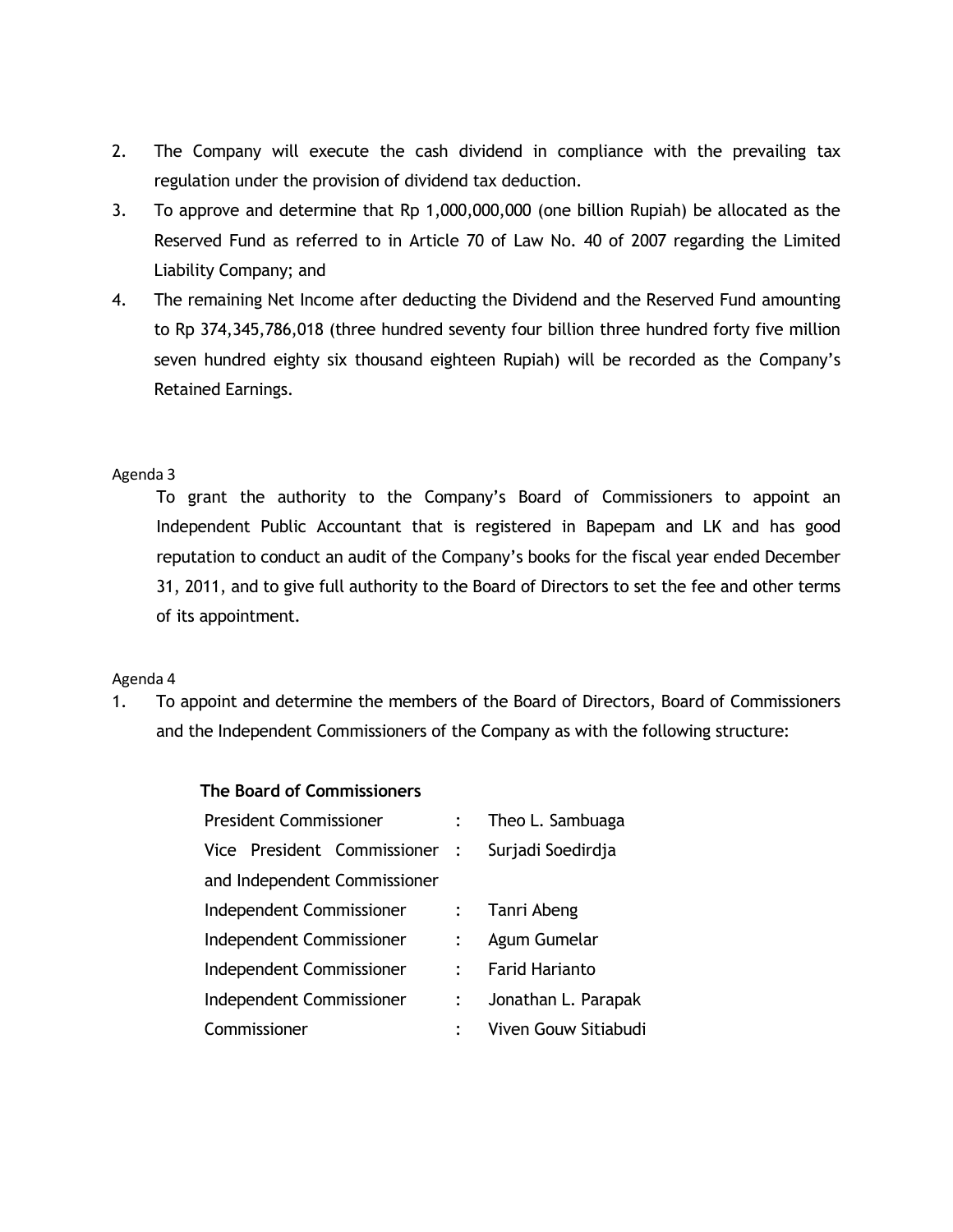### **The Board of Directors**

| <b>President Director</b> | Ketut Budi Wijaya           |  |
|---------------------------|-----------------------------|--|
| Director                  | Tjokro Libianto             |  |
| Director                  | Jopy Rusli                  |  |
| Director                  | : E. Yudhistira Susiloputro |  |
| Director                  | Djoko Harjono               |  |
| Director                  | Roberto Feliciano           |  |
| Director                  | Ivan Setiawan Budiono       |  |

The appointment and determination of the members of the Board of Directors, Board of Commissioners and the Independent Commissioners of the Company is effective from the closing of the Meeting until the expiration of the tenure of the members of the Board of Directors and the Board of Commissioners of the Company pursuant to the Article of Association of the Company, save for Ivan Setiawan Budiono who is currently the President Director of PT Lippo General Insurance Tbk, whose appointment as the Director of the Company will be effective when his resignation as the President Director of PT Lippo General Insurance Tbk is effective by virtue of the resolution of the General Shareholders' Meeting of PT Lippo General Insurance Tbk.

- 2. To grant the authority and power with the substitution rights to the Board of Directors of the Company acting severally or collectively to execute any action required relating to the above-mentioned decisions, including but not limited to stating the appointment of the Board of Directors, the Board of Commissioners and the Independent Commissioners of the Company in a Notarial deed and to register the structure of the said Board of Commissioners and the Board of Directors in the Company's Registration pursuant to the prevailing law and regulation.
- 3. To approve and to grant the authority to the Remuneration Committee of the Company to set the compensation, allowance and other facilities for the Board of Commissioners and the Board of Directors of the Company.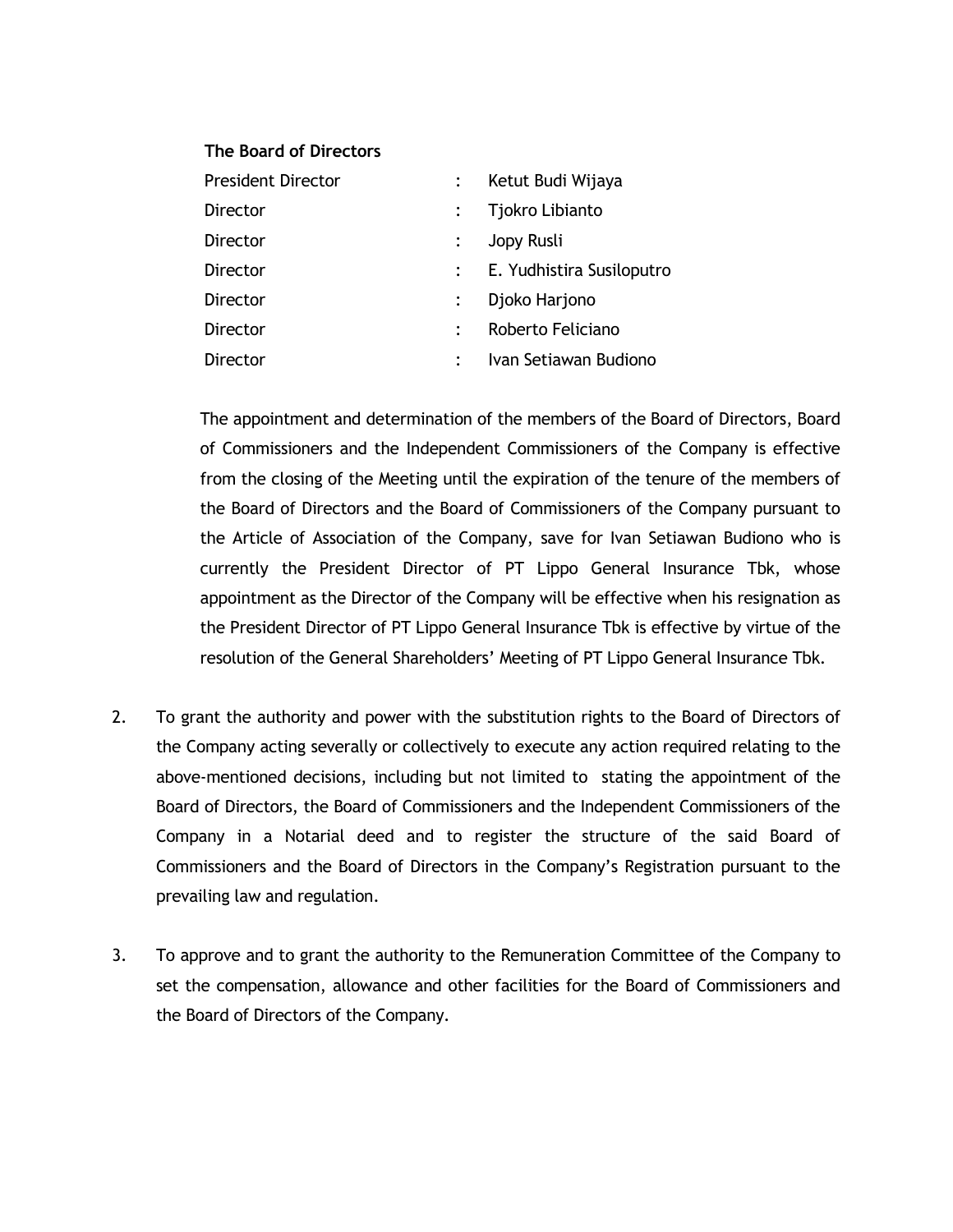

# **RESOLUTIONS OF THE EXTRAORDINARY GENERAL SHAREHOLDERS' MEETING PT LIPPO KARAWACI TBK ("THE COMPANY")**

## Agenda 1

- **1.** To approve the Company's Plan to increase the capital without pre-emptive rights as previously approved by the Extraordinary General Shareholders' Meeting held on May 3, 2010, by issuing new shares from the Company's portfolio, with the nominal value of Rp 100 (one hundred Rupiah) per share in the maximum of 10% of the total issued and fully paid shares ('New Shares') pursuant to the Regulation of Bapepam and LK No. IX.D.4 regarding the Capital Increase Without Preemptive Rights, Attachment to the Decree of the Chairman of Bapepam and LK No. 429/BL/2009 dated December 9, 2009;
- **2.** Relating to point no. 1 above, to approve that upon the New Shares becomes effective, and/or upon the execution of capital increase without preemptive right, the capital structure of the Company to become:

|                                     | Prior to the Capital Increase Without Preemptive<br><b>Rights</b> |                        | After the the Capital Increase Without Preemptive<br>Rights |                      |
|-------------------------------------|-------------------------------------------------------------------|------------------------|-------------------------------------------------------------|----------------------|
|                                     | <b>Number of Shares</b>                                           | <b>Nominal Value</b>   | <b>Number of Shares</b>                                     | <b>Nominal Value</b> |
|                                     |                                                                   | @Rp100,00              |                                                             | @Rp100,00            |
| <b>Authorized Capital</b>           | 64.000.000.000                                                    | Rp6,400,000,000,000.00 | 64.000.000.000                                              | Rp6,400,000,000,000  |
| New Shares (maximum)                | ---                                                               | ---                    | 2,162,768,961                                               | Rp216,276,896,100    |
| Fully issued and paid up<br>Capital | 21,627,689,619                                                    | Rp2,162,768,961,900.00 | 23,790,458,580                                              | Rp2,379,045,858,000  |
| Shares in Portfolio                 | 42.372.310.381                                                    | Rp4,237,231,038,100.00 | 40,209,541,420                                              | Rp4,020,954,142,000  |

**3.** To approve the changes in the Article of Association of the Company relating to the resolutions made and/or approved in this Agenda, including but not limited to the change in the Company's Article of Association relating to the increase of the issued and fully paid Capital of the Company.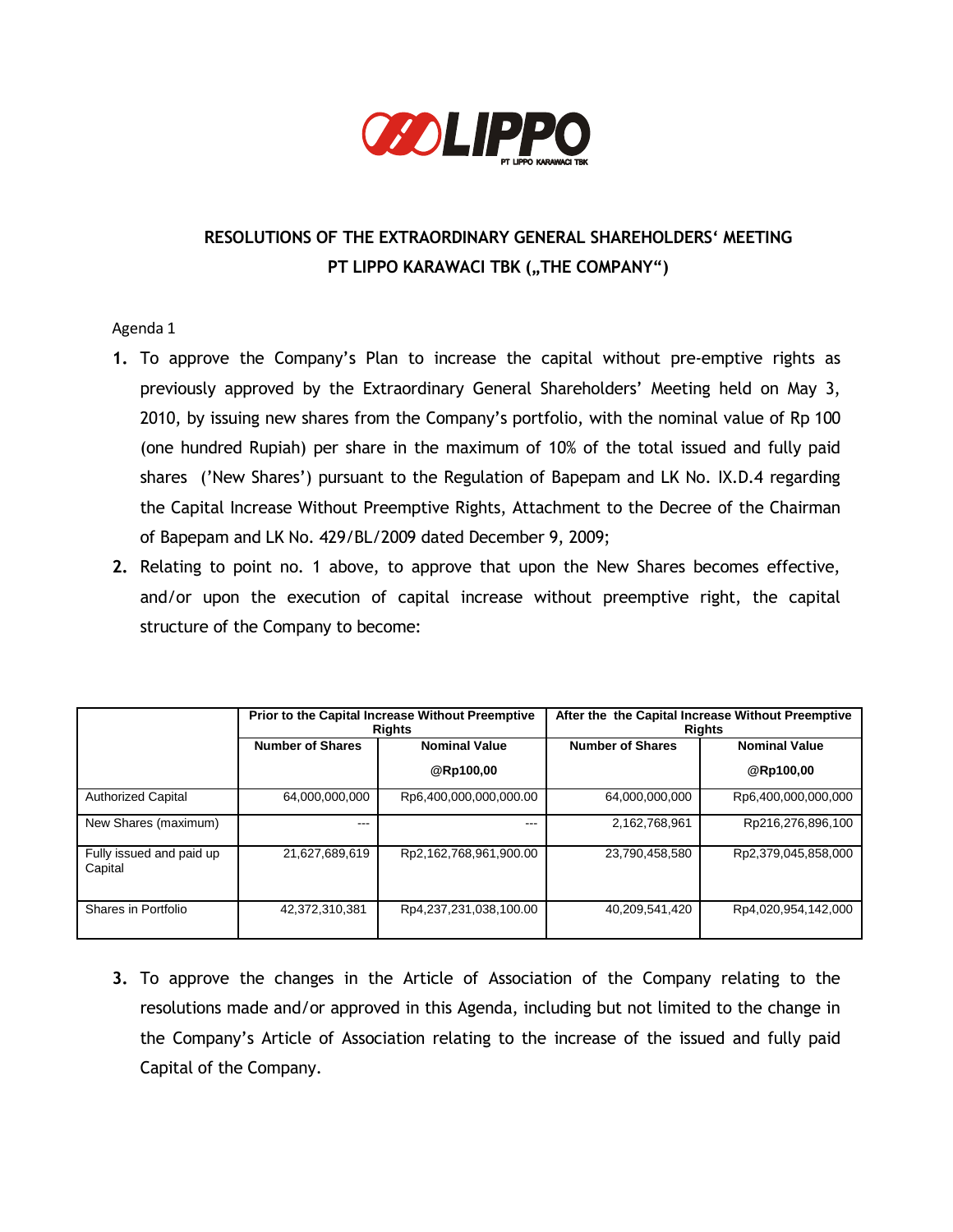- **4.** To approve the listing of all New Shares in the Indonesian Stock Exchange (IDX) pursuant to the prevailing law and regulation; and
- **5.** To grant the authority and power to the Board of Directors, severally or collectively with the substitution rights to execute any actions required in implementing the matters conveyed or resolved in this agenda, including but not limited to restate partially or entirely the resolutions of the Meeting in a notarial deed, to make or to ask to be made any deeds, letters or documents required, to appear before the authorized parties/officers, to submit any application to the authorized parties/officers to obtain the approvals including the approval from the Minister of Law and Human Rights of the Republic of Indonesia and to report the said matters to the authorized parties/officers and to register or to announce as required by the prevailing law, any and all matters without any exception.

#### Agenda 2

- **1.** To approve the Company's plan to make any adjustment to Article 3 of the Company's Article of Association regarding the Purposes, Objectives and Business Activities pursuant to the prevailing law and regulation.
- **2.** To restate entirely the Article of Association of the Company relating to the said adjustments; and
- 3. To give the authority and power to the Board of Directors of the Company severally or collectively with the substitution rights to execute any actions required in implementing the matters conveyed or resolved in agenda of the Meeting, including but not limited to restate partially or entirely the resolutions of the Meeting in a notarial deed, to arrange and to set the adjustment in the Purposes, Objectives and Business Activities in any form and content deemed necessary provided that it doesnot conflict with the prevailing regulation set by the authorized institution, to make or to asked to be made, any deeds, letters or documents required, to appear before the authorized parties/officers, to submit any application to the authorized parties/officers to obtain the approval including the approval from the Minister of Law and Human Rights of the Republic of Indonesia and to report the said matters to the authorized parties/officers, and to make any adjustment and/or addition in any form required to obtain such approval or acceptance, to apply for